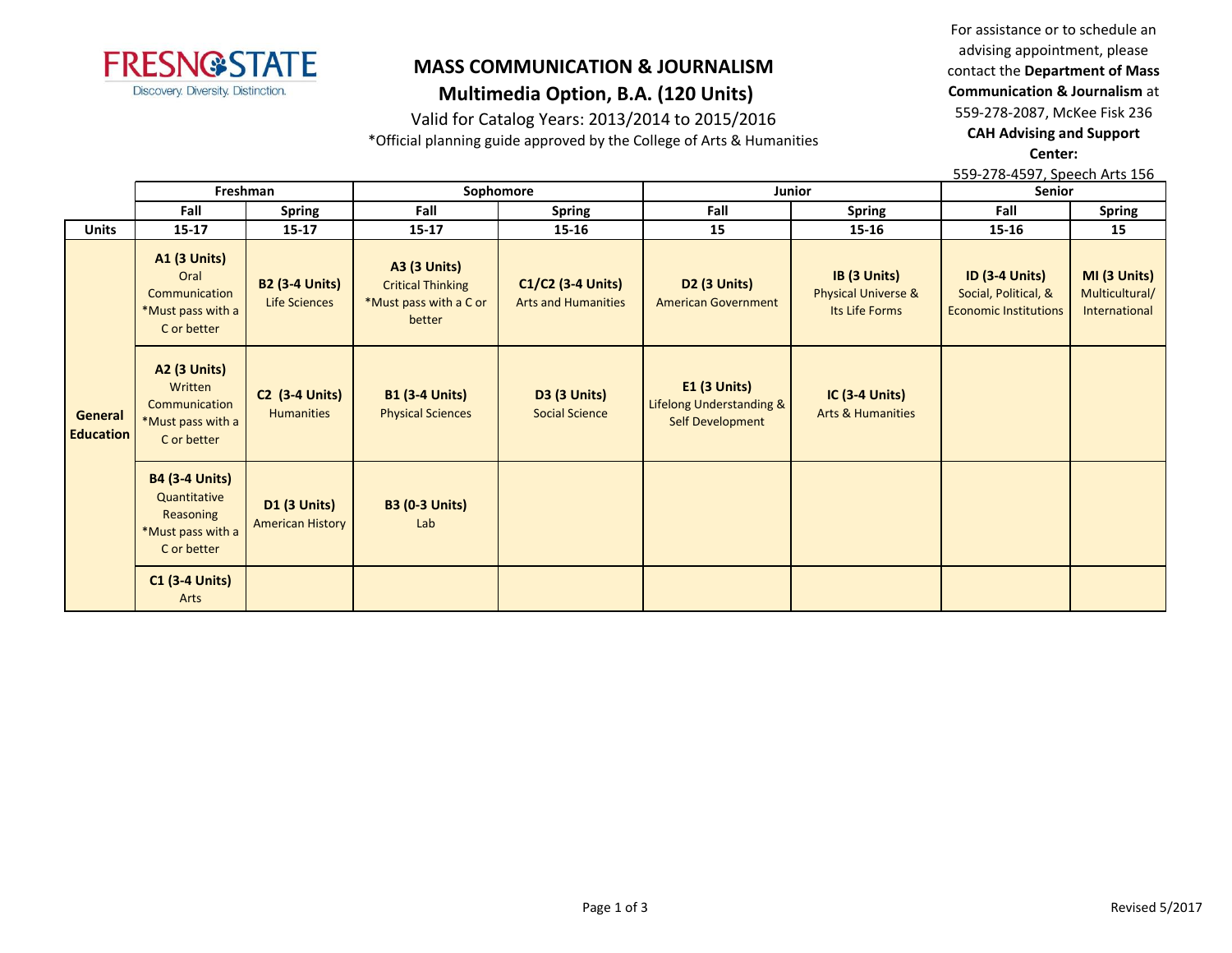

## **MASS COMMUNICATION & JOURNALISM Multimedia Option, B.A. (120 Units)**

Valid for Catalog Years: 2013/2014 to 2015/2016

\*Official planning guide approved by the College of Arts & Humanities

For assistance or to schedule an advising appointment, please contact the **Department of Mass Communication & Journalism** at 559-278-2087, McKee Fisk 236 **CAH Advising and Support Center:** 

559-278-4597, Speech Arts 156

|                  | Freshman                          |                                           | Sophomore                                                                              |                                                                                                                                                                                          | Junior                                                                          |                                                                                                                               | <b>Senior</b>                                                                     |                                                                    |
|------------------|-----------------------------------|-------------------------------------------|----------------------------------------------------------------------------------------|------------------------------------------------------------------------------------------------------------------------------------------------------------------------------------------|---------------------------------------------------------------------------------|-------------------------------------------------------------------------------------------------------------------------------|-----------------------------------------------------------------------------------|--------------------------------------------------------------------|
|                  | Fall                              | <b>Spring</b>                             | Fall                                                                                   | <b>Spring</b>                                                                                                                                                                            | Fall                                                                            | <b>Spring</b>                                                                                                                 | Fall                                                                              | <b>Spring</b>                                                      |
| <b>Units</b>     | $15 - 17$                         | $15 - 17$                                 | $15 - 17$                                                                              | 15-16                                                                                                                                                                                    | 15                                                                              | 15-16                                                                                                                         | 15-16                                                                             | 15                                                                 |
| <b>Major</b>     | MCJ 1 (3 Units)<br>*Must pass DQE | <b>MCJ 10 (3 Units)</b><br>*Must pass DQE | <b>MCJ 106 (3 Units)</b><br><b>OR</b><br><b>MCJ 113 (3 Units)</b><br>[Pre-Req: MCJ 30] | <b>MCJ 102W (3 Units)</b><br>[Pre-Req: DQE; MCJ 10]<br>*UDWS requirement;<br>must pass with a C or<br>better<br><b>OR</b><br><b>MCJ 124 (3 Units)</b><br>[Pre-Req: DQE; MCJ 10,<br>102W] | MCJ 163 - 179 (3 Units)<br>*See course catalog for<br>prerequisite requirements | MCJ 118S (3 Units) [Pre-<br>Req: MCJ 30, 115]<br><b>OR</b><br><b>MCJ 131S (3 Units)</b><br>[Pre-Req: MCJ 30, 106,<br>and 115] | <b>MCJ Elective</b><br>$(3$ Units)<br>*See course catalog<br>for details          | MCJ Elective (3<br>Units)<br>*See course<br>catalog for<br>details |
|                  |                                   | MCJ 30 (3 Units)                          | Liberal Arts &<br><b>Sciences Block</b><br>(3 Units)<br>*See footnotes                 | <b>MCJ 115 (3 Units)</b><br>[Pre-Req: MCJ 30]                                                                                                                                            | Liberal Arts &<br><b>Sciences Block (3 Units)</b><br>*See footnotes             | <b>MCJ 163 (3 Units)</b><br><b>OR</b><br><b>MCJ 178 (3 Units)</b><br>[Pre-Req: GE Foundation &<br>Breadth Area D]             | <b>Liberal Arts &amp;</b><br><b>Sciences Block</b><br>(3 Units)<br>*See footnotes |                                                                    |
|                  |                                   |                                           | Liberal Arts &<br><b>Sciences Block (3)</b><br>Units)<br>*See footnotes                | Liberal Arts &<br><b>Sciences Block (3</b><br>Units)<br>*See footnotes                                                                                                                   |                                                                                 |                                                                                                                               |                                                                                   |                                                                    |
| <b>Electives</b> |                                   |                                           |                                                                                        |                                                                                                                                                                                          | <b>Elective</b>                                                                 | <b>Elective</b>                                                                                                               | <b>Elective</b>                                                                   | <b>Elective</b>                                                    |
|                  |                                   |                                           |                                                                                        |                                                                                                                                                                                          |                                                                                 |                                                                                                                               | <b>Elective</b>                                                                   | <b>Elective</b>                                                    |
|                  |                                   |                                           |                                                                                        |                                                                                                                                                                                          |                                                                                 |                                                                                                                               |                                                                                   | <b>Elective</b>                                                    |